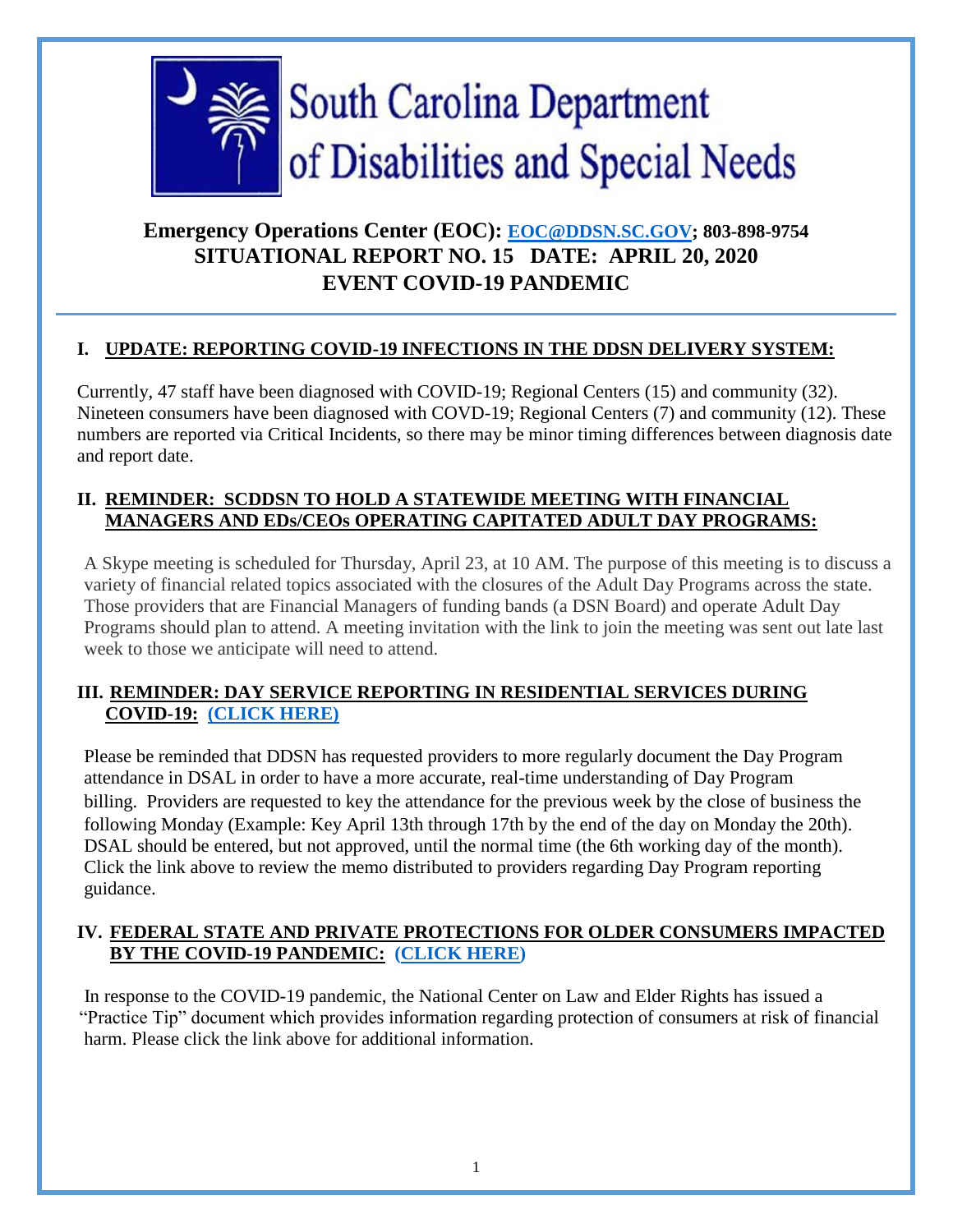#### **V. FINANCIAL EDUCATION RESOURCES FOR OLDER ADULTS DURING THE PANDEMIC:**

The Consumer Financial Protection Bureau (CFPB) is committed to providing relevant financial education resources for older adults, their families, and practitioners who work in the aging field during the coronavirus pandemic and has shared the following resources:

- Tips for financial [caregivers](https://protect2.fireeye.com/v1/url?k=8cc883d5-d043a4bd-8cc85624-0cc47ad2bb24-f09cebee29d185c6&q=1&e=24992eb7-b5bb-45b8-8e6f-ac1be15eac96&u=https%3A%2F%2Furldefense.com%2Fv3%2F__https%3A%2Flnks.gd%2Fl%2FeyJhbGciOiJIUzI1NiJ9.eyJidWxsZXRpbl9saW5rX2lkIjoxMDAsInVyaSI6ImJwMjpjbGljayIsImJ1bGxldGluX2lkIjoiMjAyMDA0MTQuMjAxMTgzMTEiLCJ1cmwiOiJodHRwczovL3d3dy5jb25zdW1lcmZpbmFuY2UuZ292L2Fib3V0LXVzL2Jsb2cvdGlwcy1mb3ItZmluYW5jaWFsLWNhcmVnaXZlcnMtZHVyaW5nLWNvcm9uYXZpcnVzLXBhbmRlbWljLz91dG1fc291cmNlPW5ld3NsZXR0ZXImdXRtX2NhbXBhaWduPTIwMDQxNG9hIn0.1pU8aw6fj0tW39ze5KngH03MYVdWEppM_53phQ-0WwY%2Fbr%2F77367000801-l__%3B%21%21KMKkofZL%21zdWzDJyB5HlBhjJnuSRKvqZIl6ahbk2L918TTz4DXLi7ki0_FDZyz8gz2jzheQ6sSQ%24) Learn about ways to connect with someone whose money you help manage while observing virus prevention tactics like social distancing and quarantines.
- [Beware](https://protect2.fireeye.com/v1/url?k=95814b2a-c90a6c42-95819edb-0cc47ad2bb24-078d8fef9655e2cb&q=1&e=24992eb7-b5bb-45b8-8e6f-ac1be15eac96&u=https%3A%2F%2Furldefense.com%2Fv3%2F__https%3A%2Flnks.gd%2Fl%2FeyJhbGciOiJIUzI1NiJ9.eyJidWxsZXRpbl9saW5rX2lkIjoxMDEsInVyaSI6ImJwMjpjbGljayIsImJ1bGxldGluX2lkIjoiMjAyMDA0MTQuMjAxMTgzMTEiLCJ1cmwiOiJodHRwczovL3d3dy5jb25zdW1lcmZpbmFuY2UuZ292L2Fib3V0LXVzL2Jsb2cvYmV3YXJlLWNvcm9uYXZpcnVzLXJlbGF0ZWQtc2NhbXMvP3V0bV9zb3VyY2U9bmV3c2xldHRlciZ1dG1fY2FtcGFpZ249MjAwNDE0b2EifQ.Aib9eZZ2cgXGXWoOx3snYF7Nf9b3OMu_4H2zlV8gFGs%2Fbr%2F77367000801-l__%3B%21%21KMKkofZL%21zdWzDJyB5HlBhjJnuSRKvqZIl6ahbk2L918TTz4DXLi7ki0_FDZyz8gz2jyFwuhOKg%24) of scams Recognize and prevent fraud and scams during the coronavirus pandemic.
- Online and mobile [banking](https://protect2.fireeye.com/v1/url?k=f6718ec7-aafaa9af-f6715b36-0cc47ad2bb24-72a4cb670e4ae9a8&q=1&e=24992eb7-b5bb-45b8-8e6f-ac1be15eac96&u=https%3A%2F%2Furldefense.com%2Fv3%2F__https%3A%2Flnks.gd%2Fl%2FeyJhbGciOiJIUzI1NiJ9.eyJidWxsZXRpbl9saW5rX2lkIjoxMDIsInVyaSI6ImJwMjpjbGljayIsImJ1bGxldGluX2lkIjoiMjAyMDA0MTQuMjAxMTgzMTEiLCJ1cmwiOiJodHRwczovL3d3dy5jb25zdW1lcmZpbmFuY2UuZ292L2Fib3V0LXVzL2Jsb2cvb25saW5lLW1vYmlsZS1iYW5raW5nLXRpcHMtYmVnaW5uZXJzLz91dG1fc291cmNlPW5ld3NsZXR0ZXImdXRtX2NhbXBhaWduPTIwMDQxNG9hIn0.WiSIzHuSqWSwbRGAbM17Ia4VyN44-RoHGqo2HEvO34o%2Fbr%2F77367000801-l__%3B%21%21KMKkofZL%21zdWzDJyB5HlBhjJnuSRKvqZIl6ahbk2L918TTz4DXLi7ki0_FDZyz8gz2jzxLDFjCg%24) tips Online banking allows customers to handle their finances from the comfort of home. We share tips for people who are new to online or mobile banking, as well as offer information about the transactions that are available.
- Avoid scams while [finding](https://protect2.fireeye.com/v1/url?k=3400d9a2-688bfeca-34000c53-0cc47ad2bb24-9c8131ba71617145&q=1&e=24992eb7-b5bb-45b8-8e6f-ac1be15eac96&u=https%3A%2F%2Furldefense.com%2Fv3%2F__https%3A%2Flnks.gd%2Fl%2FeyJhbGciOiJIUzI1NiJ9.eyJidWxsZXRpbl9saW5rX2lkIjoxMDMsInVyaSI6ImJwMjpjbGljayIsImJ1bGxldGluX2lkIjoiMjAyMDA0MTQuMjAxMTgzMTEiLCJ1cmwiOiJodHRwczovL3d3dy5jb25zdW1lcmZpbmFuY2UuZ292L2Fib3V0LXVzL2Jsb2cvYXZvaWQtc2NhbXMtZmluZC1oZWxwLWR1cmluZy1xdWFyYW50aW5lLz91dG1fc291cmNlPW5ld3NsZXR0ZXImdXRtX2NhbXBhaWduPTIwMDQxNG9hIn0.8FDgOvEbhKc_3auYcecbXDOAVsWCzB1HaQp_ChUgyGE%2Fbr%2F77367000801-l__%3B%21%21KMKkofZL%21zdWzDJyB5HlBhjJnuSRKvqZIl6ahbk2L918TTz4DXLi7ki0_FDZyz8gz2jzQOe1_Xg%24) help If you or a loved one needs help with errands, watch out for scammers. (Co-authored by the FTC)

# **VI. GASB VOTES TO DELAY NINE STANDARDS AND MORE:**

GASB voted to issue a proposal to delay nine standards plus delay the effective dates for four Implementation Guides. The exposure draft was issued for public comments that are due April 30<sup>th</sup>.

In total GASB is proposing to delay:

- Statement No. 83, *Certain Asset Retirement Obligations*
- Statement No. 84, *Fiduciary Activities*
- Statement No. 87, *Leases*
- Statement No. 88, *Certain Disclosures Related to Debt, including Direct Borrowings and Direct Placements*
- Statement No. 89, *Accounting for Interest Cost Incurred before the End of a Construction Period*
- Statement No. 90, *Majority Equity Interests*
- Statement No. 91, *Conduit Debt Obligations*
- Statement No. 92, *Omnibus 2020,* paragraphs 6–10 and 12
- Statement No. 93, *Replacement of Interbank Offered Rates,* paragraphs 13 and 14
- Implementation Guide No. 2017-3, *Accounting and Financial Reporting for Postemployment Benefits Other Than Pensions (and Certain Issues Related to OPEB Plan Reporting),* Questions 4.85, 4.103, 4.108, 4.109, 4.225, 4.239, 4.244, 4.245, 4.484, 4.491, and 5.1–5.4
- Implementation Guide No. 2018-1, *Implementation Guidance Update—2018*
- Implementation Guide No. 2019-1, *Implementation Guidance Update—2019*
- Implementation Guide No. 2019-2, *Fiduciary Activities*
- Implementation Guide No. 2019-3, *Leases.*

This news is beneficial to the DDSN provider network due to the disruption caused by the COVID-19 pandemic. DDSN recommends providers continue efforts to prepare for implementation of these standards despite the delay in the required implementation dates.

# **VII. GASB CREATES EMERGENCY TOOLKIT:**

There are a host of potential accounting issues to consider related to the COVID-19 pandemic. GASB has created a toolkit to assist governmental preparers and auditors in identifying those areas of generally accepted accounting principles that should be considered when preparing financial statements this fiscal year. DDSN recommends that GASB filers and auditors familiarize themselves with this toolkit and utilize the resources provided at this link: [GASB Emergency Toolkit.](https://gasb.org/cs/Satellite?c=Page&cid=1176174469582&pagename=GASB%2FPage%2FGASB%2FSectionPage)